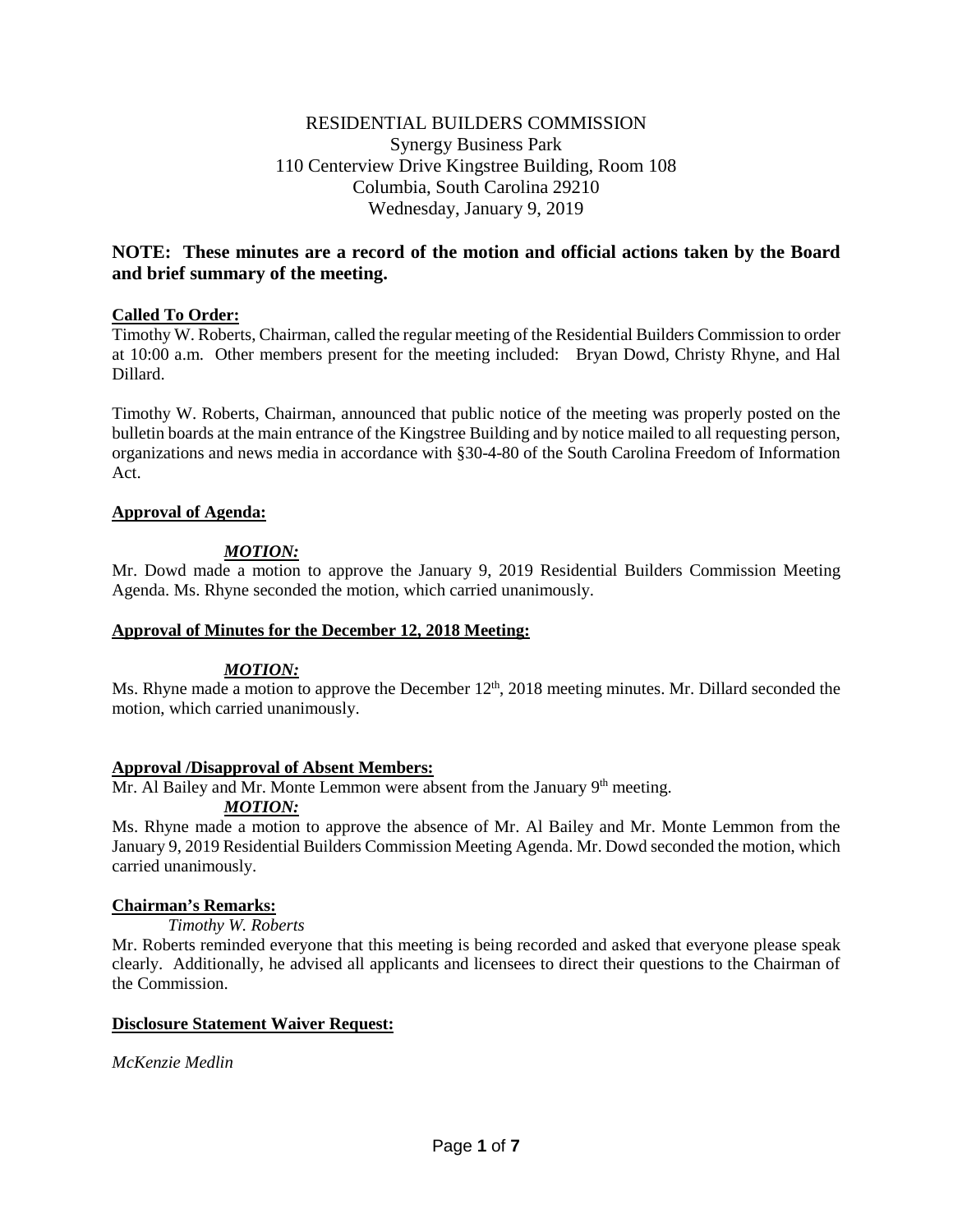The Commission held a hearing regarding Ms. Medlin's request for waiver of the disclosure statement under the owner/builder exemption. Ms. Medlin appeared before the Commission and waived her right to counsel.

## *MOTION:*

Mr. Dillard made a motion to approve Ms. Medlin's request for a waiver conditioned upon the final inspection being submitted to the Commission Administrator. Ms. Rhyne seconded the motion, which carried unanimously.

## *Lila Anderson*

The Commission held a hearing regarding Ms. Lila Anderson request for a waiver of the disclosure statement under the owner/builder exemption. Ms. Anderson appeared before the Commission and waived her right to counsel.

# *MOTION:*

Mr. Dowd made a motion to deny Ms. Anderson's request for a waiver. Mr. Dillard seconded the motion.

## *MOTION:*

Ms. Rhyne made a motion to enter into executive session to receive legal advice regarding Ms. Anderson's request. Mr. Dowd seconded the motion, which carried unanimously.

## *MOTION:*

Mr. Dillard made a motion to exit the executive session after receiving legal advice regarding Ms. Anderson's request. Ms. Rhyne seconded the motion, which carried unanimously.

The Commissioners voted unanimously in favor of denying Ms. Anderson's request for a waiver of the disclosure statement.

### **Application Reviews:**

## *Richard Grimm III*

The Commission held an application review regarding Richard Grimm III. Mr. Grimm appeared before the Commission and waived his right to counsel.

### *MOTION*:

Ms. Rhyne made a motion to allow Mr. Grimm to sit for the exam. Mr. Dowd seconded the motion, which carried unanimously.

### *Edward Lucic Jr.*

The Commission held an application review regarding Mr. Edward Lucic Jr. Mr. Lucic appeared before the Commission and waived his right to counsel.

### *MOTION*:

Mr. Dillard made a motion to allow Mr. Lucic to sit for the exam. Ms. Rhyne seconded the motion, which carried unanimously.

### *William Evans*

The Commission held an application review regarding William Evans. Mr. Evans appeared before the Commission and waived his right to counsel.

### *MOTION*:

Mr. Dillard made a motion to allow Mr. Evans to sit for the exam. Mr. Dowd seconded the motion, which carried unanimously.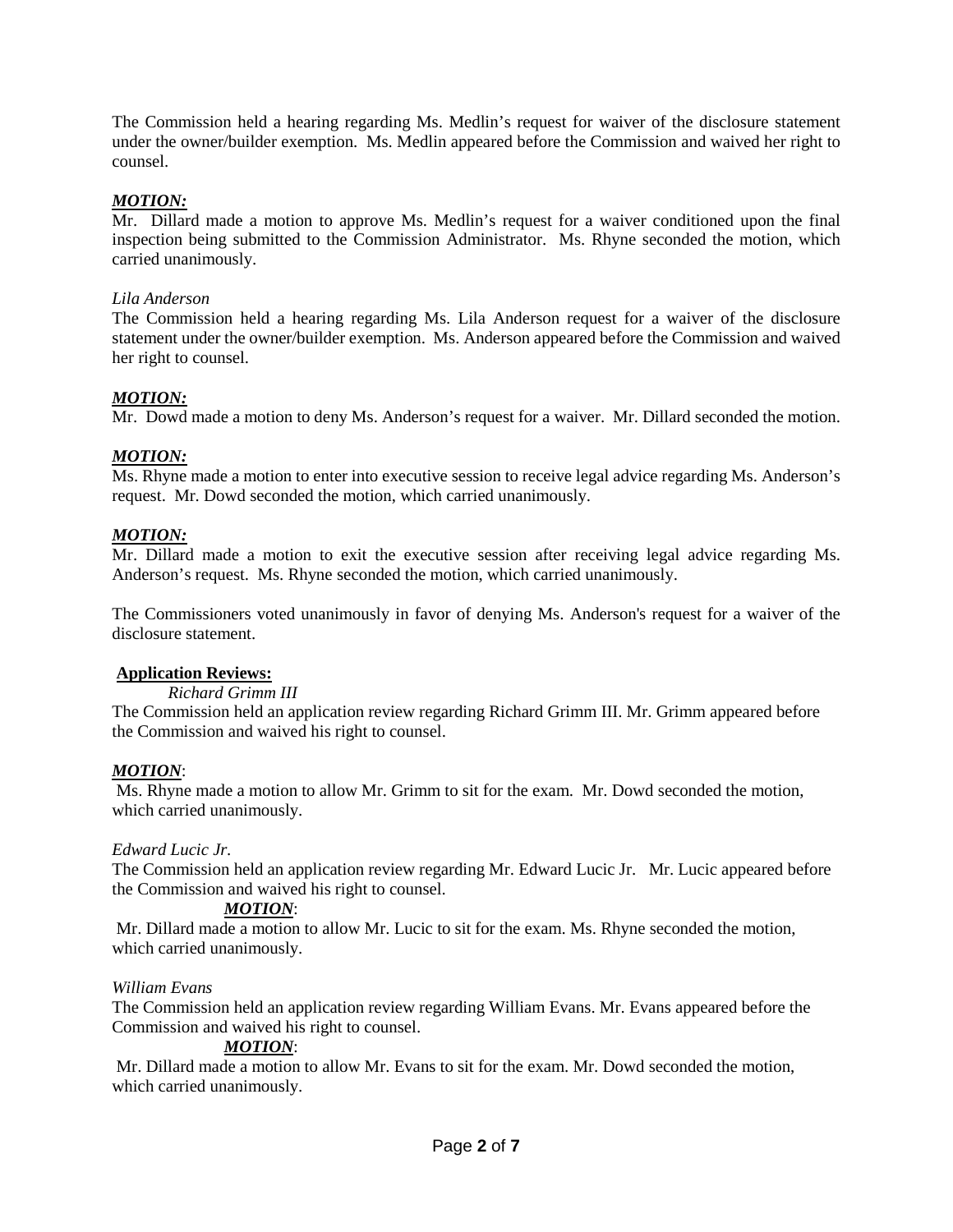## *Alvin K Mitchell*

The Commission held an application review regarding Alvin K Mitchell. Mr. Mitchell appeared before the Commission and waived his right to counsel.

## *MOTION*:

Mr. Dillard made a motion to allow Mr. Mitchell to sit for the exam. Ms. Rhyne seconded the motion, which carried unanimously.

#### *Pavel Konnikov*

The Commission held an application review regarding Pavel Konnikov. Mr. Konnikov appeared before the Commission and waived his right to counsel.

### *MOTION*:

Mr. Dowd made a motion to allow Mr. Konnikov to sit for the exam. Ms. Rhyne seconded the motion, which carried unanimously.

### *Jenerrio C. Evans*

The Commission held an application review regarding Jenerrio C. Evans. Mr. Evans appeared before the Commission and waived his right to counsel.

## *MOTION*:

Ms. Rhyne made a motion to allow Mr. Evans to sit for the exam. Mr. Dowd seconded the motion, which carried unanimously.

### *Blake Eidson*

The Commission held an application review regarding Blake Eidson. Mr. Eidson appeared before the Commission and waived his right to counsel.

## *MOTION*:

Mr. Dowd made a motion to deny Mr. Eidson's request to sit for the exam at this time due to lack of experience. Ms. Rhyne seconded the motion, which carried unanimously.

### *Michael Liker*

The Commission held an application review regarding Michael Liker. Mr. Liker appeared before the Commission and waived his right to counsel.

### *MOTION*:

Mr. Dowd made a motion to allow Mr. Liker to sit for the exam. Mr. Dillard seconded the motion, which carried unanimously.

### *Juan C Barragan*

The Commission held an application review regarding Juan Barragan. Mr. Barragan appeared before the Commission and waived his right to counsel.

### *MOTION*:

Mr. Dillard made a motion to allow Mr. Barragan to sit for the exam. Ms. Rhyne seconded the motion, which carried unanimously.

### *Michael T Lewis*

The Commission held an application review regarding Mr. Michael T Lewis. Mr. Lewis appeared before the Commission and waived his right to counsel.

### *MOTION*:

Ms. Rhyne made a motion to deny Mr. Lewis's request to sit for the exam due to lack of experience. Mr. Dillard seconded the motion, which carried unanimously.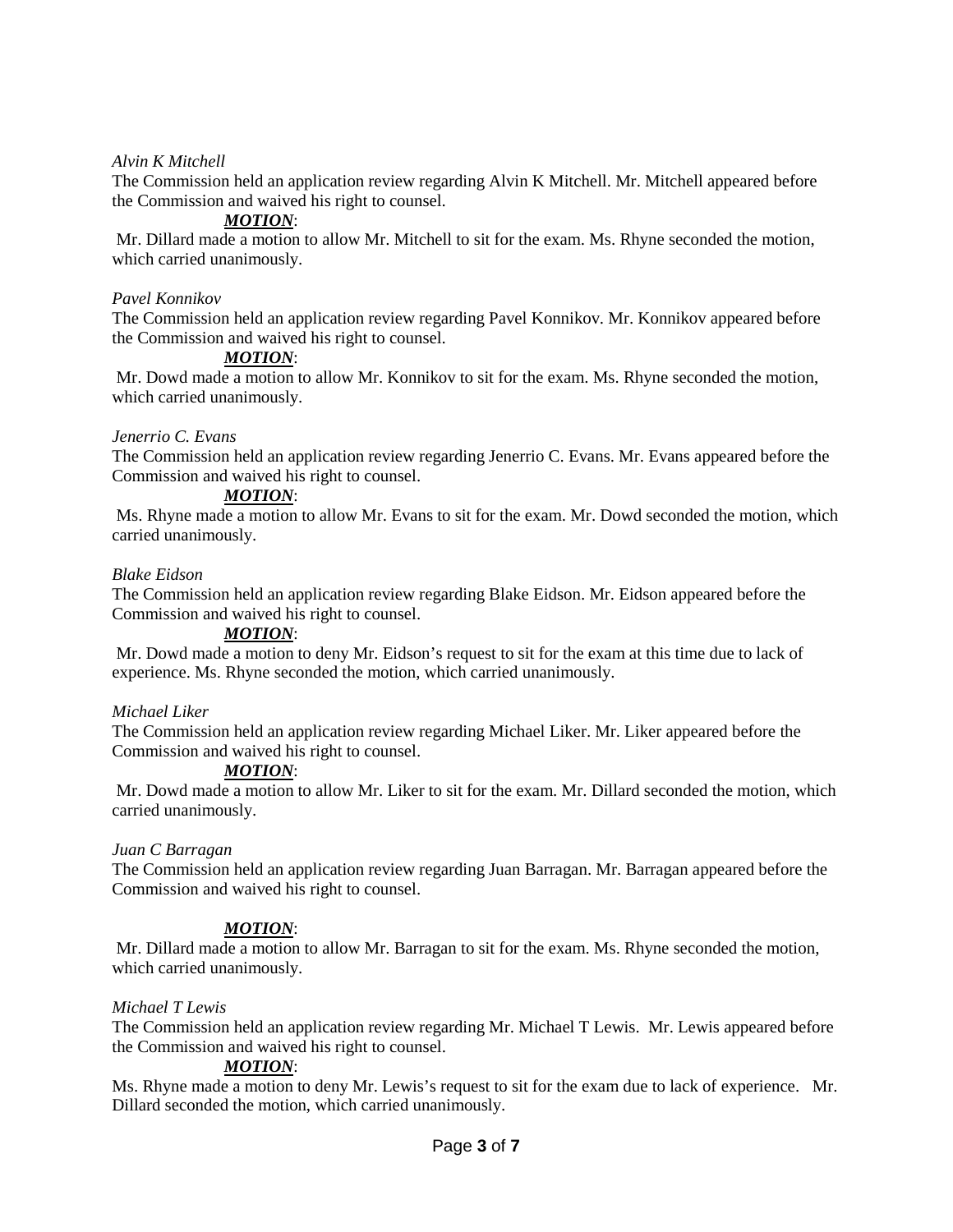## *Scott W. Aguiar*

The Commission held an application review regarding Mr. Scott W. Aguiar. Mr. Aguiar appeared before the Commission and waived his right to counsel.

# *MOTION*:

Mr. Dillard made a motion to enter into executive session to receive legal advice regarding Mr. Aguair's application. Mr. Dowd seconded the motion, which carried unanimously.

## *MOTION*:

Mr. Dillard made a motion to exit executive session after receiving legal advice regarding Mr. Aguair's application. Ms. Rhyne seconded the motion, which carried unanimously.

## *MOTION*:

Mr. Dillard made a motion to deny Mr. Aguiar's request to sit for the exam. Mr. Dowd seconded the motion, which carried unanimously.

## *Ryan Davis*

The Commission held an application review regarding Mr. Ryan Davis. Mr. Davis appeared before the Commission and waived his right to counsel.

## *MOTION*:

Mr. Dillard made a motion to deny Mr. Davis' request to sit for the exam. Ms. Rhyne seconded the motion, which carried unanimously.

*Andrew Brock Mr. Brock did not appear before the Commission* **MOTION:** No motions were made.

## *John C Cheek*

The Commission held an application review regarding Mr. John C Cheek. Mr. Cheek appeared before the Commission and waived his right to counsel.

## *MOTION*:

Mr. Dowd made a motion to allow Mr. Cheek to sit for the exam. Ms. Rhyne seconded the motion, which did not carry unanimously. Mr. Dillard opposed.

### *Vladimir L Kublahsvili*

*The* Commission held an application review regarding Mr. Vladimir L Kublahsvili. Mr. Kublahsvili appeared before the Commission and waived his right to counsel.

## *MOTION*:

Mr. Dowd made a motion to approve the specialty registration for Mr. Kublahsvili with the condition that, at renewal, Mr. Kublahsvili submit proof of a payment plan or resolution of the outstanding judgment. Ms. Rhyne seconded the motion, which carried unanimously.

### *William C Nicholson*

The Commission held an application review regarding Mr. William C Nicholson. Mr. Nicholson appeared before the Commission and waived his right to counsel.

## *MOTION*: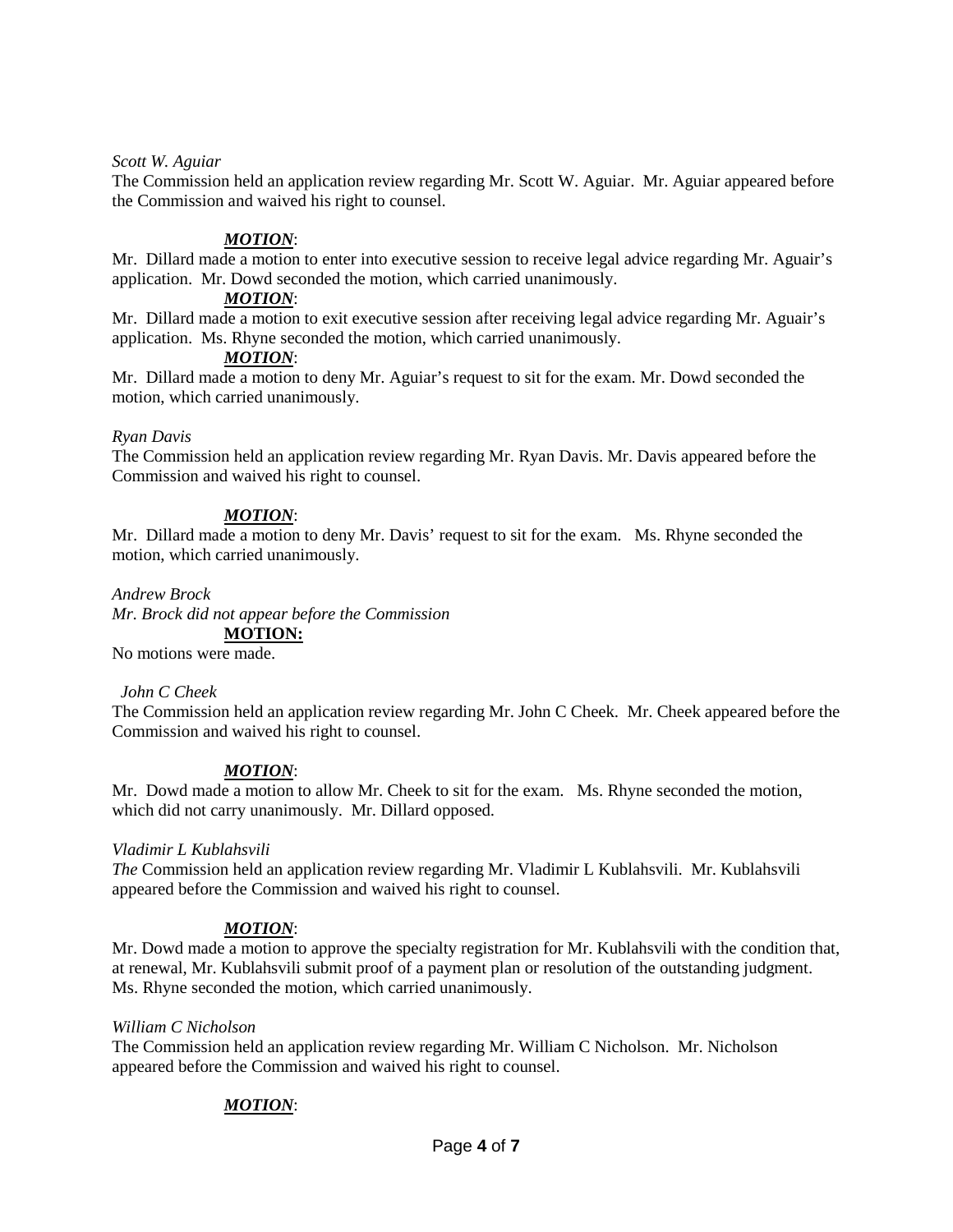Mr. Dowd made a motion to approve the specialty registration for Mr. Nicholson. Ms. Rhyne seconded the motion, which carried unanimously.

## *Travis O Spell*

The Commission held an application review regarding Mr. Travis Spell. Mr. Spell appeared before the Commission and waived his right to counsel.

## *MOTION*:

Mr. Dillard made a motion to approve Mr. Spell's request for a specialty registration. Ms. Rhyne seconded the motion, which carried unanimously.

### *G Howard Brown*

The Commission held an application review regarding Mr. G Howard Brown. Mr. Brown appeared before the Commission and waived his right to counsel.

# *MOTION*:

Mr. Dowd made a motion to enter into executive session to receive legal advice regarding Mr. Brown's application. Ms. Rhyne seconded the motion, which carried unanimously.

### *MOTION*:

Mr. Dowd made a motion to exit executive session after receiving legal advice regarding Mr. Brown's application. Ms. Rhyne seconded the motion, which carried unanimously.

## *MOTION*:

Mr. Dowd made a motion to approve Mr. Brown's renewal with the condition that he provide a letter from his attorney with an update on the current status of the judgment. Ms. Rhyne seconded the motion, which carried unanimously.

## **Final Order Hearings:**

*Mr. James Durant case # 2017-199*

The Board held a Final Order hearing regarding Mr. James Durant. Mr. Durant was not present. *MOTION:*

Ms. Rhyne made a motion to adopt the Hearing Officer's Recommendation. Mr. Dillard seconded the motion, which carried unanimously.

*Mr. Jeffrey R Brown case # 2017-286; 2017-369; 2017- 459*

The Board held a Final Order hearing regarding Mr. Jeffrey R Brown. Mr. Brown was not present.

## *MOTION:*

Mr. Dowd made a motion to adopt the Hearing Officer's Recommendation. Mr. Dillard seconded the motion, which carried unanimously.

## **Greenville Technical College-**

Dean Phillips appeared regarding a request for approval of Building Construction (Residential) Curriculum as meeting experience requirement for builder's license. Mr. Phillips discussed the program and the possibility of using the program from Greenville Technical College as part of the experience requirement for the residential builder license.

## **Approval of NASCLA Travel**  *Motion:*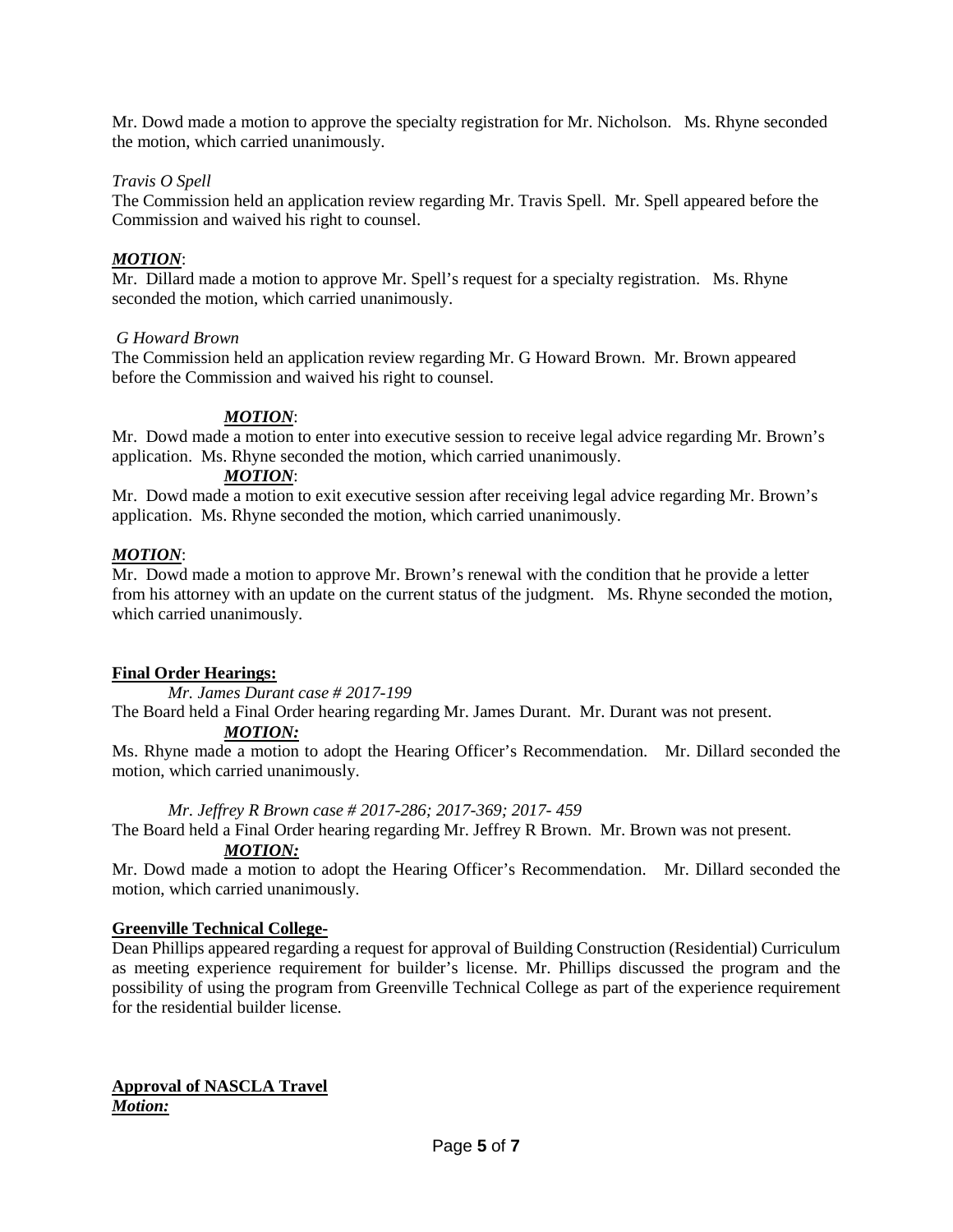Mr. Dowd made a motion to approve NASCLA travel for mid-year meeting for Janet Baumberger, Administrator, and for annual conference for Janet Baumberger, Administrator, 2 Commissioners, 2 attorneys, and 1 investigator.

# **Delegation of review and approval of owner builder waiver requests for non-structural improvements to Chairman**

# *MOTION:*

Mr. Dowd made a motion to delegate the review and approval of the owner builder waiver requests for nonstructural improvements to the Chairman. Ms. Rhyne seconded the motion, which carried unanimously.

## **HVAC Duct Cleaning**

The Commission discussed whether HVAC duct cleaning would require a license and it was agreed that an HVAC license would be required for such services.

# **Alabama Exam Waiver Agreement HVAC License**

## *MOTION:*

Mr. Dowd made a motion to approve the exam waiver agreement with Alabama for HVAC license. Ms. Rhyne seconded the motion, which carried unanimously.

## **Administrator's Remarks:**

No remarks made.

**ODC Report- Mr. Kyle Tennis:**

*Kyle Tennis, Attorney of ODC*

Mr. Kyle Tennis, presented the ODC Report. Mr. Kyle Tennis reported the number of case prosecuted in 2018.

Open: 149 Pending Actions: 92 Pending ALC Hearings: 0 Pending Scheduling: 9 Citation Appeal: 1 Pending Appeal: 0 Pending Respondent's Agreement: 13 Pending Panel Hearing: 15 Pending Board Hearing: 7 Pending New OIE: 7<br>Pending Board Action: 2 Pending Scheduling FOH: 3 Closed: 22 Pending Scheduling FOH: 3 Closed: 22

## **OIE Report – Mr. Todd Bond:**

*Todd Bond, Chief Investigator of OIE* Mr. Todd Bond, presented the OIE report. Mr. Todd Bond reported the number of investigations for 2018: **Complaints Received –** 796 **Active Investigations –** 217 **Closed Cases –** 751

### **New Business**

A. Recommendations of IRC

*MOTION:*

Ms. Rhyne made a motion to approve the Recommendation of the IRC. Mr. Dowd seconded the motion, which carried unanimously.

B. Resolution Guidelines

## *MOTION:*

Mr. Dowd made a motion to approve the IRC Resolution Guidelines. Ms. Rhyne seconded the motion, which carried unanimously

### **Old Business:**

### **Public Comments:**